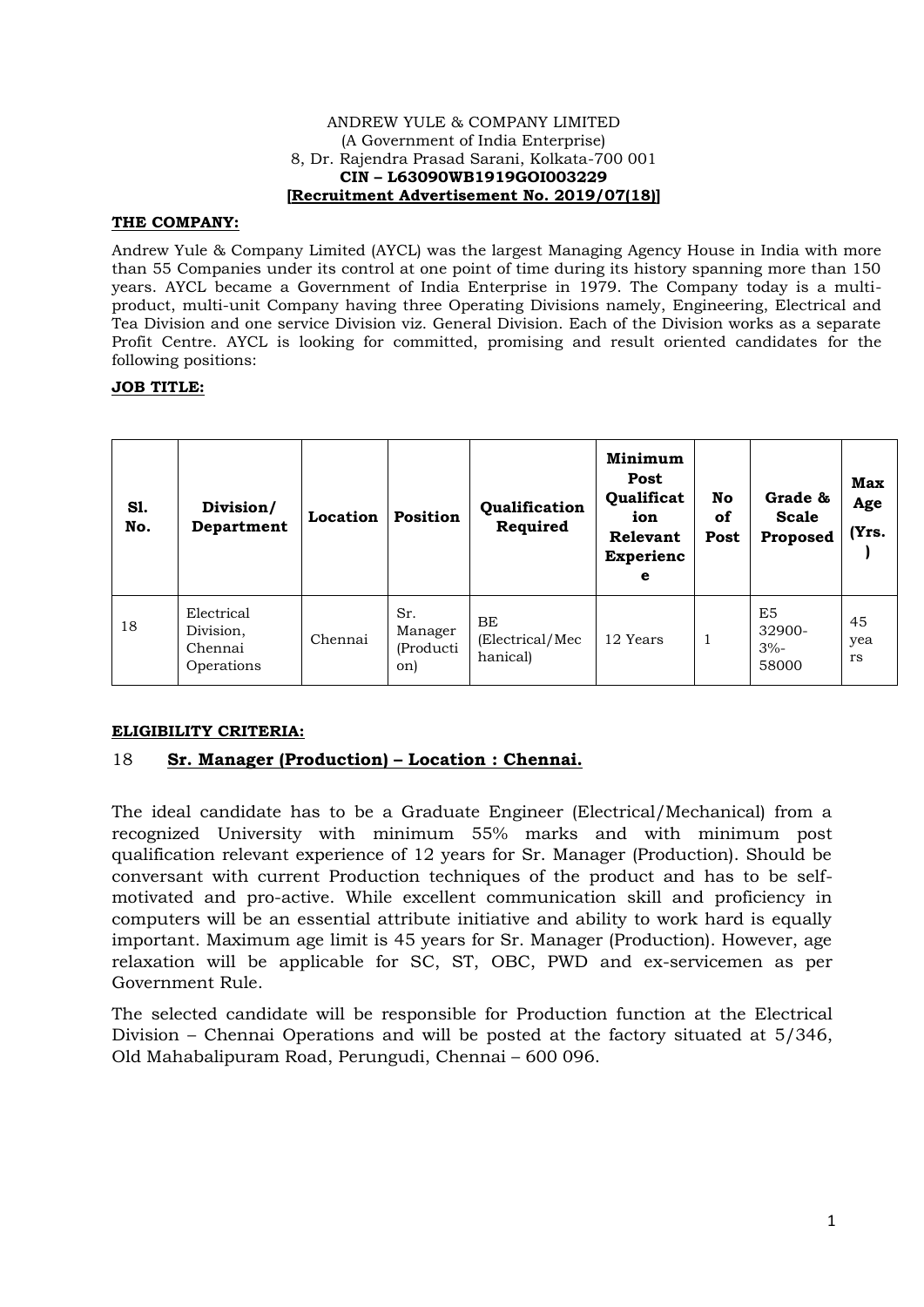# **COMPENSATION:**

| No. | Position                 | Grade | Scale of Pay (Basic Pay) |
|-----|--------------------------|-------|--------------------------|
| 18. | Sr. Manager (Production) | E5    | 32,900-3%-58,00          |

 Apart from Basic Pay the post carries Dearness Allowance (IDA pattern), House Rent Allowance, medical reimbursement, Leave Travel Concession, Leave, Conveyance & food allowance/lunch in accordance with the policy of the Company, coverage in terms of contributory Provident Fund, Gratuity etc.

# **How to Apply:**

- a. Candidates satisfying the conditions of eligibility criteria shall apply on-line through our website www.andrewyule.com -> appointments -> Click here to apply Online from 05.10.2019 to 28.10.2019. No other mode of submission of application is allowed.
- b. Before applying on-line, a candidate must have a PAN /Aadhaar card, an active email ID and a mobile phone number which must remain valid for at-least a twelve-month period for future communication (including issue of call letters).
- c. The candidate should have scanned copy of Latest passport photograph in JPG/JPEG format (size not exceeding 1 MB) ready for uploading before applying on-line.
- d. Queries, if any, may be addressed to the following e-mail id [pna@andrewyule.com.](mailto:pna@andrewyule.com)
- e. AYCL shall not be responsible, if candidates fill up their details wrongly and consequently their application is rejected.

## **Other Conditions:**

- (i) The candidates meeting the eligibility criteria need only apply. The candidates will be required to produce the original documents in support of qualification, experience and age at the time of interview. Mere submission of application or fulfilling the eligibility criteria does not confer any right on the individual for selection or short listing for the purpose of interview.
- (ii) The date of determining the upper age limit, qualification and experience shall be the date of publishing of advertisement.
- (iii) Reservation for SC/ST/OBC/minority/differently abled persons/EWS apply as per guidelines of the Union Government. Age relaxation will be as per Government norms for said category of candidates.
- (iv) Candidate will not be provided TA/DA for attending the interview.
- (v) The Company reserves the right to shortlist the candidate based on parameters decided by the Company and no clarification in this regard will be entertained at any stage.
- (vi) The Company reserves the right to cancel the entire recruitment process at any time without assigning any reasons whatsoever.
- (vii) No correspondence will be entertained with the candidates not selected for interview.
- (viii) Misrepresentation or falsification of facts detected at any stage of the selection process or instances of misconduct/misbehaviour at any stage during selection shall result in cancellation of candidature without any notice and no correspondence in this regard shall be entertained.
- (ix) The candidates working with Govt. Departments, statutory corporations, Public Sector Enterprises should apply strictly through proper channel. The No Objection Certificate may also be produced before the interview, if not enclosed with the Application. Candidates unable to produce no objection certificate at the time of interview will not be allowed to appear in the interview.
- (x) Applications that are incomplete, not in prescribed format, not legible, shall be summarily rejected without assigning any reasons and no correspondence in this regard shall be entertained.